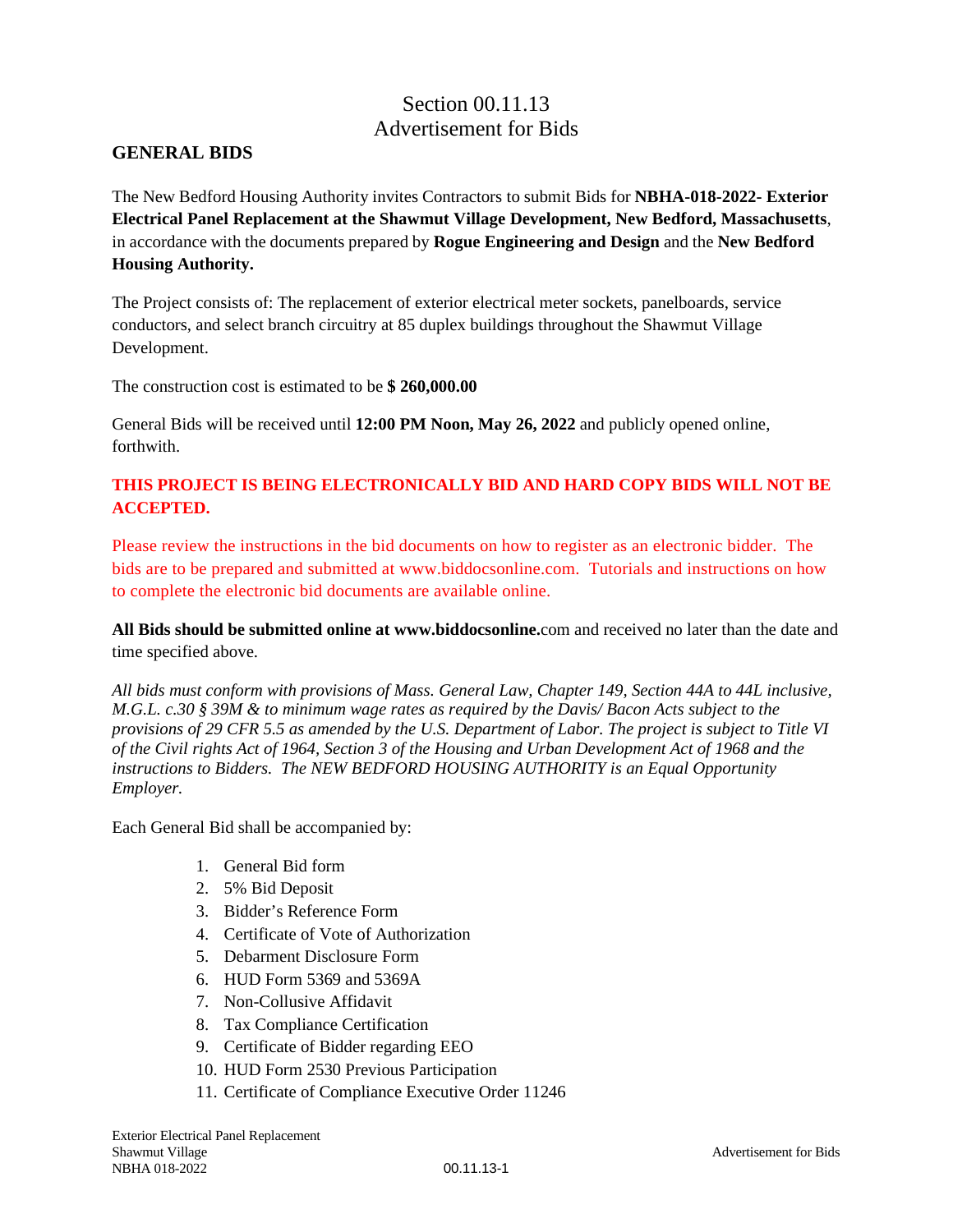# Section 00.11.13

# Advertisement for Bids

- 12. Massachusetts Executive Order 481
- 13. Section 3 Compliance Agreement August 2018 Section B, C, D, & E
- 14. Certificate of Workmanship Compliance
- 15. Certificate of Schedule of Compliance
- 16. Certificate of Insurance

No Bid of a General Bidder shall be withdrawn, after opening thereof, prior to thirty (30) days, Saturdays, Sundays, and legal holidays excluded, of the award of the general contract, without the consent of the New Bedford Housing Authority.

Once the Awarding Authority determines the low bidder, it will verify whether the Contractor is eligible by checking the Contractor's most recent work as listed in the update statement.

### **CONTRACTOR CERTIFICATION**

The Prime Contractor is required to be DCAMM certified for the following trades: Electrical

#### **PRE-BID CONFERENCE**

A Pre-bid conference shall be held on **May 18, 2022, at 10:00 am.** The meeting will begin at 1 Shawnee Court, New Bedford, MA and travel to other addresses as required.

#### **PROSPECTIVE BIDDER QUESTIONS AND RFIS**

Prospective bidders shall submit all questions and RFIs via Email. Please submit directly to [DLB@Rogue-Eng.com](mailto:DLB@Rogue-Eng.com) and CC: [LTP@Rogue-Eng.com.](mailto:LTP@Rogue-Eng.com) Questions will be accepted until **May 20, 2022 at 5:00 PM.** 

#### **BID DOCUMENTS AND DEPOSITS**

Each bid shall be accompanied by a bid deposit in the form of a bid bond, cash, certified check, treasurer's check or cashier's check issued by a responsible bank or trust company made payable to the New Bedford Housing Authority in the amount of 5% of the bid proposal. The Bid Deposit shall be satisfactory to the awarding authority and conditioned upon the faithful performance by the principal of the agreements contained in the Bid. (A scanned copy shall be included with the electronic bid.)

Bid Forms and Contract Documents will be available at www.biddocsonline.com (may be viewed electronically and hardcopy requested) or at Nashoba Blue, Inc. at 433 Main Street, Hudson, MA 01749 on or after **May 4, 2022** 

There is a plan deposit of \$50.00 per set (maximum of 2 sets) payable to Bid Docs Online Inc. Deposits